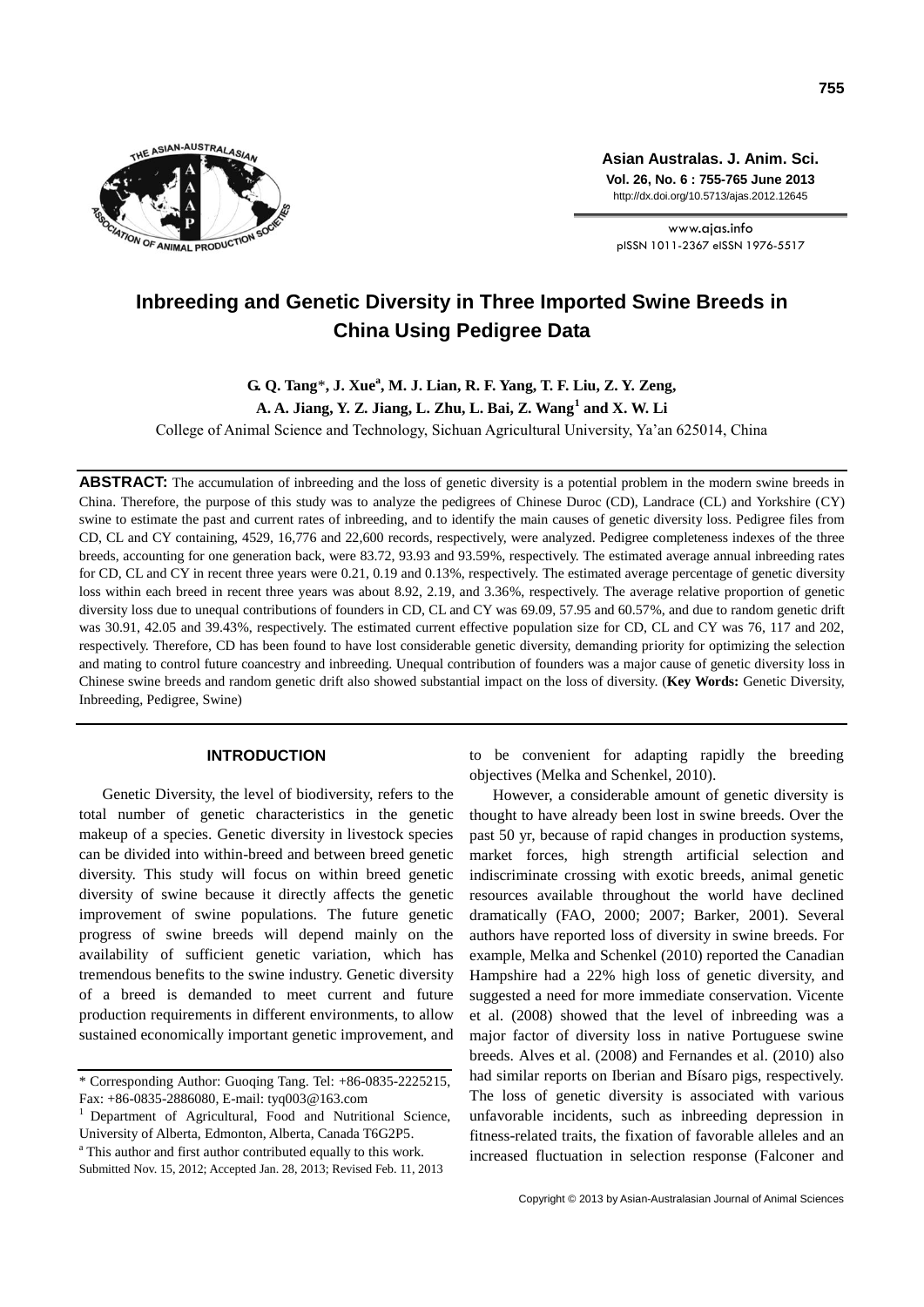Mackay, 1996). In a small closed population, inbreeding increases at a higher rate, leading to loss of alleles, which is impossible to counterbalance without migration (Wooliams, 2007). Even with no selection, alleles present in one generation may, by chance, become more or less frequent, or even disappear, in subsequent generations due to genetic drift, but only mutation or immigration can restore lost variants (Lacy, 1989).

Sichuan province has the largest populations and the longest history of imported pigs (such as Yorkshire, Landrace and Duroc) in China. The official breeding program of imported swine breeds in Sichuan Province began at 1995. After that, several continuous breeding projects were implemented in Sichuan province and the selected population of imported pig breeds increased rapidly with many excellent breeding pigs being introduced from other countries and regions (e.g., Denmark, Canada, American, Taiwan, etc.). Pedigree and trait information related to the breeding were collected in past decade. However, to date, no breed-wide analysis for the accumulation of inbreeding and genetic diversity loss has been performed in the imported swine population of Sichuan province.

Evaluating the inbreeding and loss of genetic diversity within a breed is a requisite for sustainable improvement in the long term. Fortunately, many breeds have pedigree information, moreover, pedigree information has already been used in monitoring and evaluating genetic diversity of breeds based on the effective population size and the probabilities of gene origin (e.g., Sørensen et al., 2005; Melka and Schenkel, 2010; Stachowicz et al., 2010; Welsh et al., 2010). The objective of this study was to perform an in-depth analysis of the most recently updated pedigrees of Chinese Duroc, Landrace and Yorkshire breeds in the united breeding network of Sichuan province to assess the rates of inbreeding and genetic diversity, and to determine the main causes of diversity loss.

# **MATERIAL AND METHODS**

# **Pedigree data**

The pedigree records (Table 1) of 4,529 Chinese Duroc (CD) pigs born from 1998 to 2009, 16,776 Chinese Landrace (CL) pigs born from 1993 to 2009, and 22,600 Chinese Yorkshire (CY) pigs born between 1993 and 2009 were provided by Sichuan Province Livestock Improvement Station (Chengdu, Sichuan, China). For each breed, a reference population was defined as piglets born from year 2008 to 2009 (two yrs) because the average generation interval for each breed was close to 2 yr (Duroc: 1.79 yr; Landrace: 1.87 yr; Yorkshire: 1.78 yr) and, hence, it comprises the last generation of data evaluated in each breed. The population size of Duroc was the smallest in three breeds because it is mainly used as the terminal paternal line in crossbreeding production system of Duroc×Landrace×Yorkshire (DLY), and the market demand for it is less in China. The parameters were calculated in the reference population for each breed (Table 1). Data used in this study came from eight commercial pig farms (DYZC, DZZC, JYZC, LESH, MYZC, NANC, NJPF, and SCBF, which are members of united breeding program of Sichuan province). The official breeding program in Sichuan province was begun in 1995, however, the size of population selected at that time was very small. The year 1999 was used as a first year where a continuous, formal performance testing scheme with significance size (>500) was implemented based on the project "United-Breeding of Foreign Pigs in Sichuan". The numbers of animals in each birth year cohort are shown in Figure 1.

## **Pedigree completeness measures**

The completeness and depth of pedigree affects the estimated inbreeding coefficients and relationships among animals directly, and which also affects the estimated generation intervals and effective numbers of founders and ancestors to a certain extent (Stachowicz et al., 2010). Five

| ancestors in a given generation for Chinese Duroc (CD), Landrace (CL) and Yorkshire (CY) breeds |           |          |       |  |  |  |
|-------------------------------------------------------------------------------------------------|-----------|----------|-------|--|--|--|
| <b>Breed</b>                                                                                    | Yorkshire | Landrace | Duroc |  |  |  |
| Size of whole pedigree                                                                          | 22,600    | 16,776   | 4.529 |  |  |  |
| Size of reference population                                                                    | 10,015    | 5,146    | 2,075 |  |  |  |
| Maximum generation traced                                                                       |           |          | 6     |  |  |  |
| Mean maximum generations                                                                        | 3.06      | 2.46     | 2.08  |  |  |  |
| Mean complete generations                                                                       | 2.32      | 1.85     | 1.59  |  |  |  |
| Mean equivalent generations                                                                     | 2.65      | 2.11     | 1.82  |  |  |  |
| % known ancestors in:                                                                           |           |          |       |  |  |  |
| 1st generation                                                                                  | 99.06     | 99.24    | 99.53 |  |  |  |
| 3th generation                                                                                  | 58.15     | 67.86    | 49.54 |  |  |  |
| 5th generation                                                                                  | 12.03     | 15.94    | 1.29  |  |  |  |

**Table 1.** Number of animals in the whole pedigree file and in the reference population (2008-2009), maximum generation traced, mean maximum generations, mean complete generations, mean equivalent generation in the whole pedigree file, percentage of known<br>generation is a given generation for Chinage CDM Landress (CL) and Verkehim (CV) broads ancestors in a given generation for Chinese Duroc (CD), Landrace (CL) and Yorkshire (CY) breeds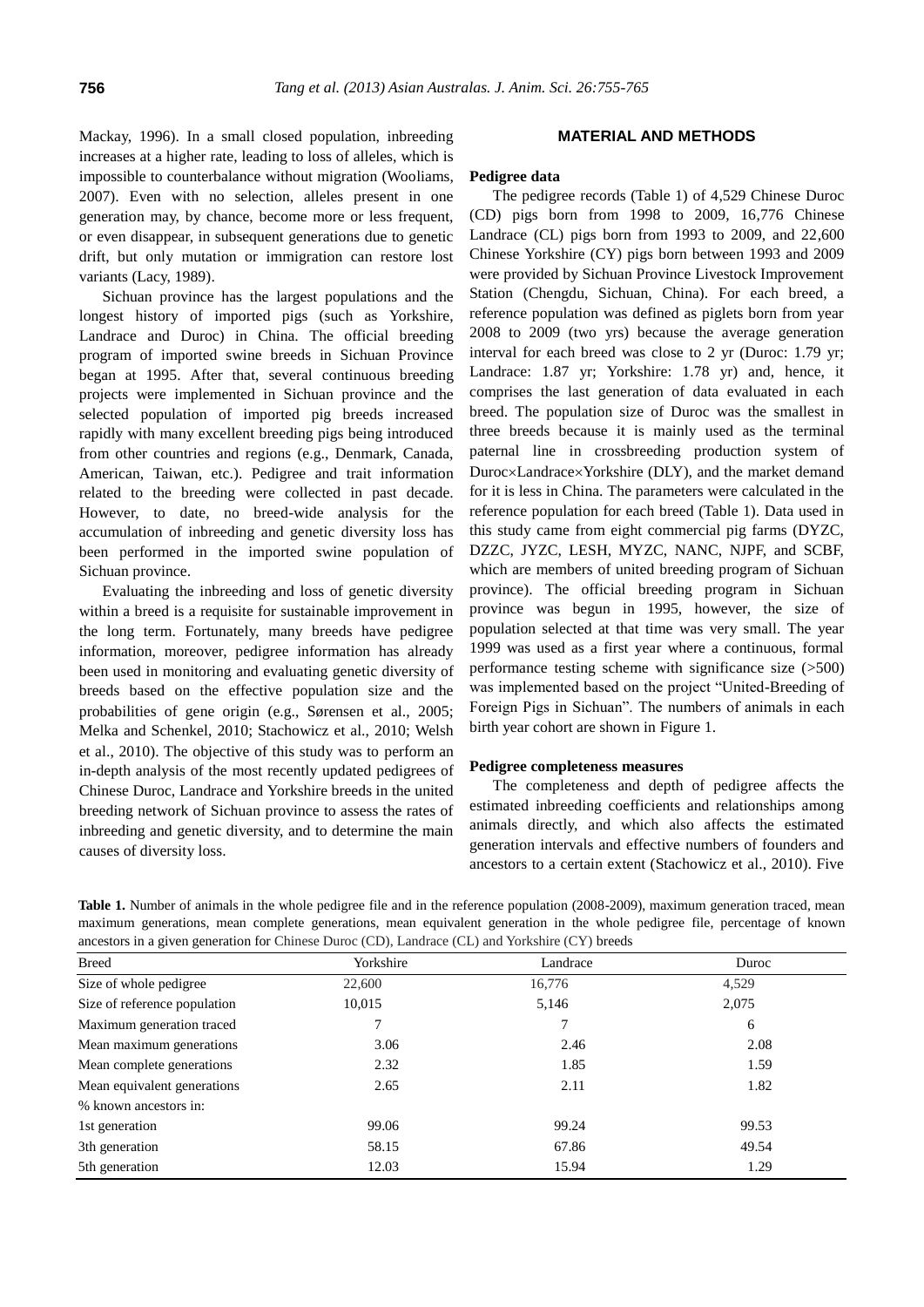

**Figure 1.** The number of animals born per year in the Chinese Duroc (CD), Landrace (CL) and Yorkshire (CY) breeds.

different measures were used to assess the completeness of the pedigree: mean maximum generations, mean complete generations, mean equivalent generations, the percentage of known ancestors per generation, and pedigree completeness index (Melka and Schenkel, 2010; Stachowicz et al., 2010). The number of generations between an animal and its earliest ancestor was taken as the maximum generations number traced back, and mean maximum generations was the average maximum generations numbers traced back for all individuals in a pedigree. The pedigree completeness index (PCI), described by MacCluer et al. (1983), was calculated for all individuals for 1, 3, 5, and 7 generations back in the pedigree:

$$
PCI = 2C_{sire}C_{dam}/(C_{sire} + C_{dam}),
$$

where, *Csire* and *Cdam* are the indexes for paternal and maternal contribution, respectively, and

$$
C=\frac{1}{d}\sum_{i=1}^d a_i
$$

where,  $a_i$  is the percentage of ancestors known in generation *i* and *d* is a preset number of generations traced back in pedigree.

#### **Measures of genetic diversity**

*Inbreeding coefficient*: The inbreeding coefficient is defined as a probability for two alleles to be identical by descent (Falconer and Mackay, 1996). In this study, a modified algorithm described by Sargolzaei at al. (2005) was used to compute the inbreeding coefficient:

$$
F_i = a_{ii} - 1
$$

where  $F_i$  is the inbreeding coefficient of individual *i*,  $a_{ii}$ 

is the additive genetic relationship between individual *i* and itself.

*Coefficient of coancestry*: The coefficient of coancestry, half of additive genetic relationship, was used to predict future rates of inbreeding because the coefficient of coancestry of parents equals the inbreeding coefficient of progeny (Falconer and Mackay, 1996). It was also, jointly with the inbreeding coefficient, used to evaluate the degree of nonrandom mating, and calculated below:

$$
f_{xy}=0.5a_{xy}
$$

,

where  $f_x$  and  $a_x$  are the coancestry coefficient and additive genetic relationship between individual *x* and *y*, respectively.

*Effective population size*: A 'realized' effective population size (Ne) from individual increase in inbreeding (Gutiérrez et al., 2008) using the extension proposed by Gutiérrez et al. (2009) was calculated as:

$$
\overline{N_e} = \frac{1}{2\overline{\Delta F}}
$$

where  $\Delta F$  is the mean value of individual increase in inbreeding  $(\Delta F_i)$  in a given reference subpopulation. The  $\Delta F_i$  was computed as:

$$
\Delta F_i = 1 - \sqrt[t]{1 - F_i}
$$

where  $F_i$  is the individual coefficient of inbreeding and  $t$ is the 'equivalent complete generations' (Maignel et al., 1996).

*Effective number of founders*: The effective number of founders (or founder equivalent, *fe*) is a measure of founder contributions to the population and is defined as the number of founders with equal contribution, which would give the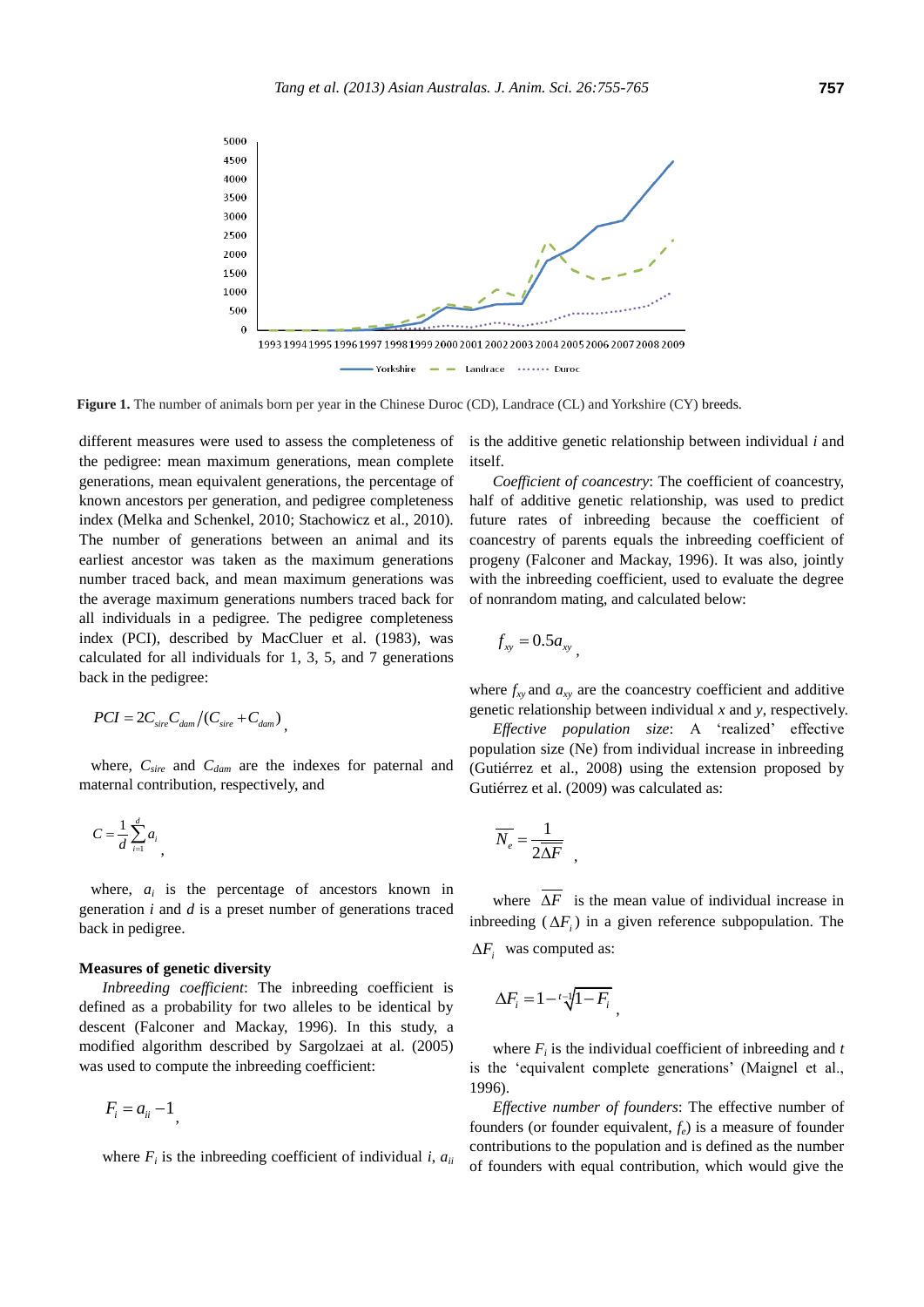same amount of genetic diversity that is present in the current population. The *f<sup>e</sup>* was calculated based on the method described by Lacy (1989) using the formula below:

$$
f_e = \left[\sum_{i=1}^f q_i^2\right]^{-1}
$$

,

where  $q_i$  is the genetic contribution of the ith founder to the reference population and *f* is the total number of founders. It is usually much smaller than the actual number of founders in pedigree (animals with both parents unknown). This reflects the unequal contribution of founders to the current population due to selection rates (probability of becoming a parent and variation of family size).

*Effective number of founder genomes*: In a practical population with limited size, the loss of genetic diversity would occur because of genetic drift, even if founders would contribute equally to this population (Lacy, 1989). The effective number of founder genomes (or founder genome equivalent, *fge*), therefore, is defined as the number of equally contributing founders with no loss of founder alleles that would give the same amount of genetic diversity as is presented in the reference population. The *fge* was calculated using the method proposed by Caballero and Toro (2000), and calculated as:

$$
f_{ge} = \frac{1}{2\overline{f}_g},
$$

where  $f<sub>g</sub>$  is the average coancestry for the group considered.

*Effective number of nonfounders*: The effective number of nonfounders (or nonfounder equivalent, *nfe*) was calculated as:

$$
nf_e = \left[\frac{1}{f_{ge}} - \frac{1}{f_e}\right]^{-1},
$$

where,  $n_f$ <sup>*e*</sup> accounts for the contributions of nonfounders and, therefore, for loss of genetic diversity due to drift accumulated over nonfounder generations (Caballero and Toro, 2000).

*Genetic diversity loss*: Measures of the loss of genetic diversity can be derived from *f<sup>e</sup>* , *fge*, and *nf<sup>e</sup>* . The amount of genetic diversity (GD) in the reference population accounting for loss of diversity due to genetic drift and unequal founder contribution was calculated as (Lacy, 1995):

$$
GD = 1 - \frac{1}{f_{ge}},
$$

when expressed as 1-GD, it measures the genetic diversity lost in the population due to bottlenecks and genetic drift since the founder generation. It is assumed that the number of founders in the base population is large enough so that GD in the base population is close to 1 (Melka and Schenkel, 2010).

The amount of genetic diversity in the reference population considering for loss of diversity due to unequal founder contribution (GD\*) was calculated as (Lacy, 1995):

$$
GD^* = 1 - \frac{1}{f_e}
$$

The difference between GD<sup>\*</sup> and GD is:

$$
GD^* - GD = \frac{1}{2nf_e}
$$

and it measures the loss of diversity by genetic drift accumulated over nonfounder generations (Caballero and Toro, 2000; Honda et al., 2004).

#### **Software used**

The parameters in genetic diversity in the Chinese Duroc, Landrace and Yorkshire breeds were computed using four software packages. The effective number of founders, founder genomes and non-founders were calculated using CFC (Sargolzaei et al., 2006); percentages of known ancestors in each generation, the proportion of gene pool explained by certain number of ancestors, and cumulated marginal contributions of ancestors were obtained using PEDIG (Boichard, 2002). The software package EVA (Berg, 2003) was used to obtain average inbreeding, average coancestry, expected inbreeding under random mating, degree of nonrandom mating, and pedigree completeness indices. The effective population size and generation interval were computed using ENDOG program (Gutiérrez and Goyache, 2005).

# **RESULTS**

## **Completeness of pedigree**

In the Chinese Duroc (CD), Landrace (CL) and Yorkshire (CY) pedigrees, the percentages of animals with both parents known were 86.05, 87.40 and 91.49%, respectively, since the beginning of the 1999 for all animals. Table 1 lists some parameters for the whole pedigree and reference population. The maximal ancestral path traced back in the pedigree for three Chinese breeds were 7, 7, and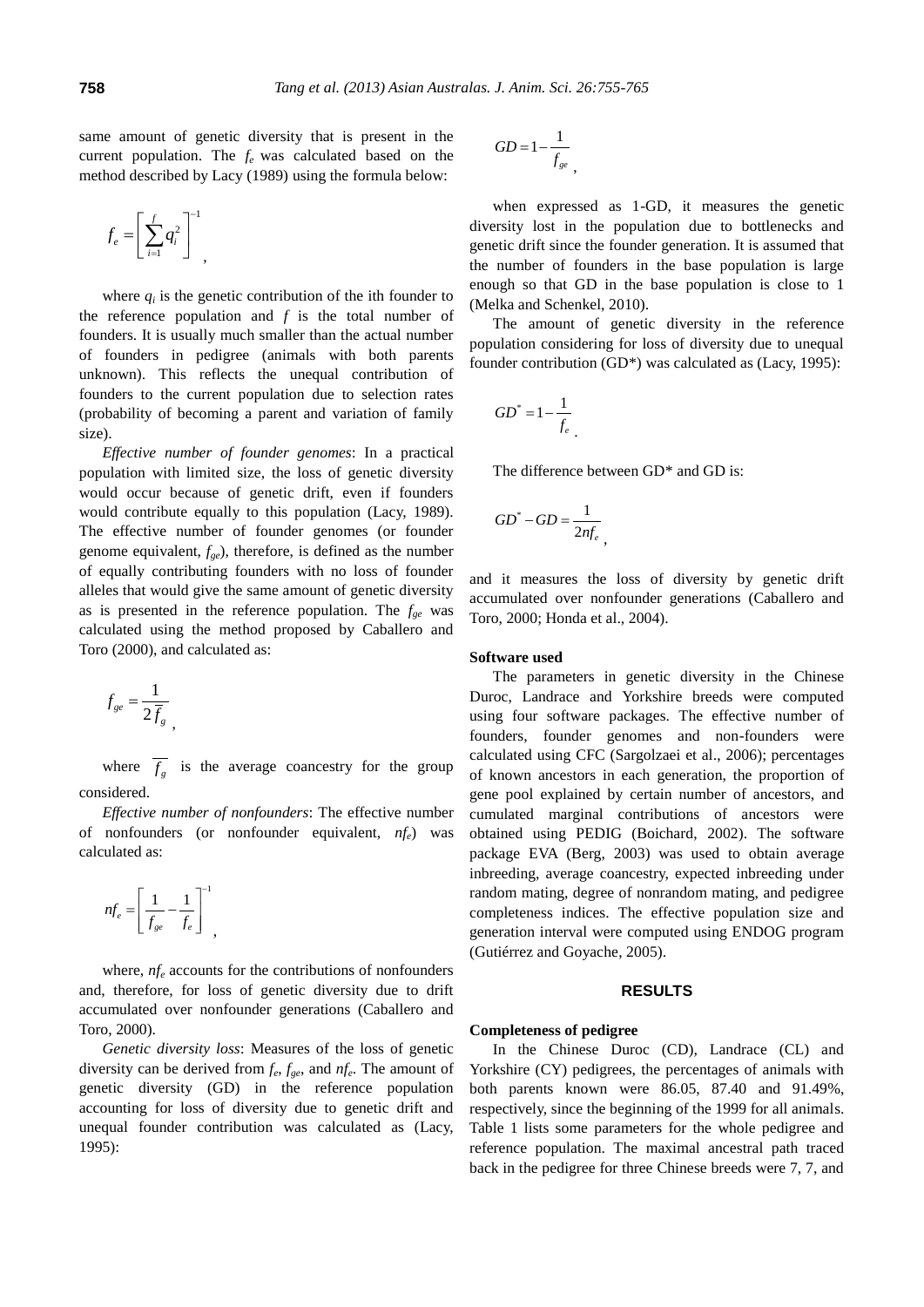

**Figure 2.** Pedigree completeness index accounting for 1 (PCI1), 3 (PCI3), 5 (PCI5) and 7 (PCI7) generations for all animals in the Chinese Duroc (CD), Landrace (CL) and Yorkshire (CY) breeds.

6, respectively. The mean maximal generations, mean complete generations and mean equivalent generations in CD were the least (2.08, 1.59 and 1.82, respectively) in three Chinese breeds, followed in CL (2.46, 1.85 and 2.11), while the highest in CY (3.06, 2.32 and 2.65, respectively). Almost all ancestors were known in each breed in the first generation. Investigating the depth of pedigree, CY and CD had the highest (23.78%) and lowest (1.42%) percentage of ancestors known in fifth generation. Figure 2 shows the average PCI by year of birth, accounting for 1, 3, 5 and 7 generations for all animals. The PCI of CD and CY was over 90% since 2005 in 1 generation back, while in 7 generations back, it was under 30% for the two breeds. The PCI of CD was over 80% in recent two years when considering 1 generation back.

#### **Demographic parameters**

Effective population size (Ne) and generation interval for three Chinese swine breeds are listed in Table 2. The Ne of CD, CL and CY in the reference population were 76, 117 and 202, respectively. The percentage of inbred animals in the reference population for three Chinese swine breeds were 29.24, 34.98 and 22.92%, respectively. The longest and the shortest generation interval were observed in CL (1.87 yr) and CY (1.78 yr). The generation interval of females was larger than males, and slightly larger than the same breeds in other countries (such as the paper described by Melka and Schenkel, 2010) because the lifespan of boars and sows were longer in China.

#### **Probabilities of gene origin**

Some parameters derived from the analysis of probability of gene origin in the reference population (2008 to 2009) are listed in Table 3. The lowest total number of founders was observed in CD (295), followed by CL (731), and the highest was CY (958). However, oppositely, the fewest effective number of founder genomes was observed in CY (41.85), followed by CL (46.78), and the most was in CD (49.13). The  $f_e/f$  ratio in CD was larger than in CY and CL. This might mean that the selection intensities of interesting traits (such as days to 100 kg, backfat to 100 kg, litter size, etc.) in CY and CL were higher than in CD. The

**Table 2.** Effective population sizes (Ne), the percentage of inbreeding animals, generation intervals of male and female genetic pathways and the average generation interval (La) in years, in the reference population (2008-2009) for Chinese Duroc (CD), Landrace (CL) and Yorkshire (CY) breeds

| <b>Breed</b> | $Ne+SD$        | Indeed animals $(\%)$ | Generation interval |        |      |
|--------------|----------------|-----------------------|---------------------|--------|------|
|              |                |                       | Male                | Female | La   |
| Duroc        | $76 \pm 21.55$ | 29.24                 | 1.72                | 1.84   | .79  |
| Landrace     | $117\pm42.50$  | 34.98                 | 1.64                | 2.08   | 1.87 |
| Yorkshire    | $202\pm 65.13$ | 22.92                 | 1.67                | 1.87   | .78  |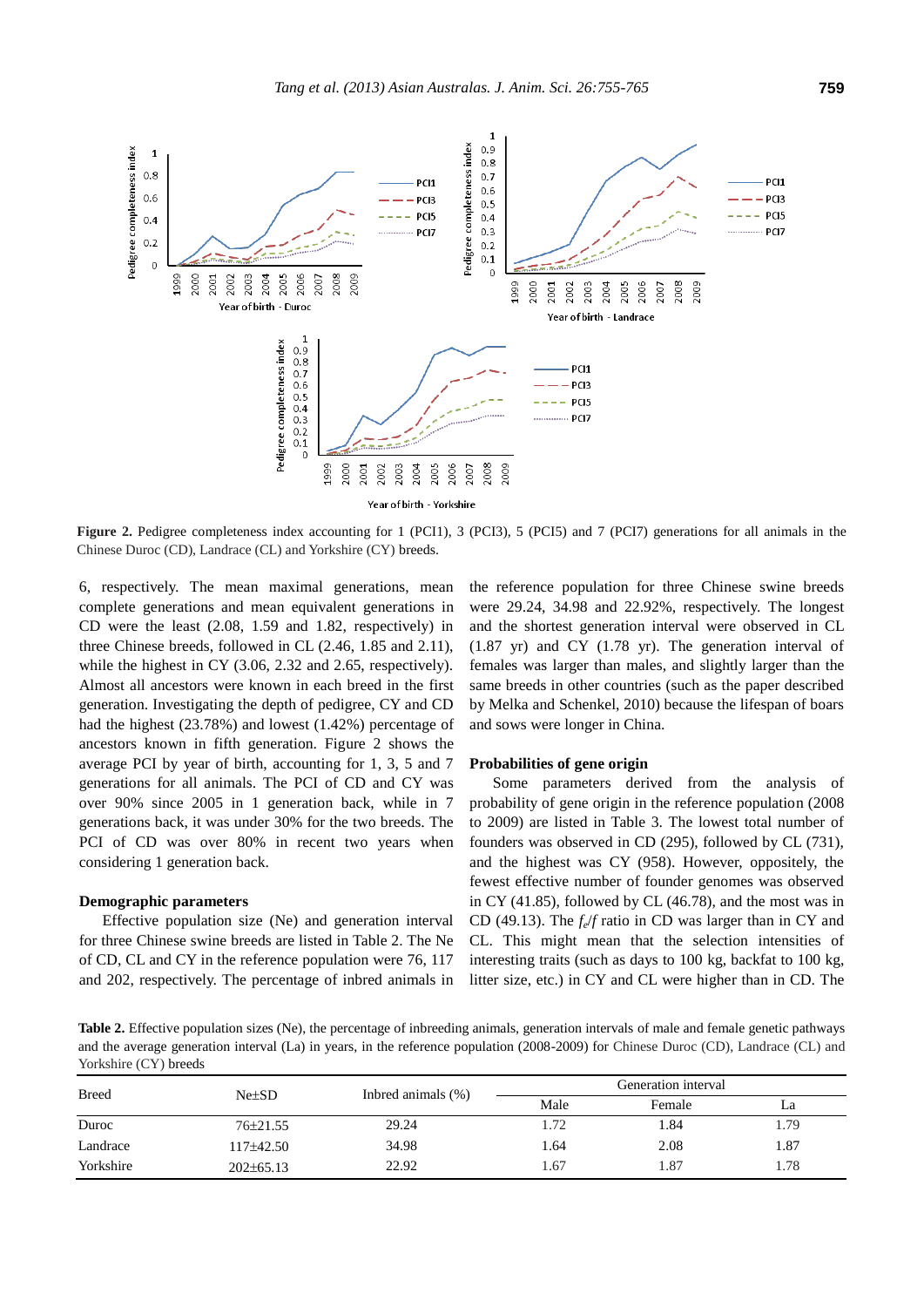| <b>Breed</b>                                  | Yorkshire | Landrace | Duroc |
|-----------------------------------------------|-----------|----------|-------|
| Total number of founders, $f$                 | 958       | 731      | 295   |
| Effective number of founders, $f_e$           | 136.52    | 144.12   | 87.85 |
| Effective number of founder genomes, $f_{ge}$ | 41.85     | 46.78    | 49.13 |
| $f_e$ ratio                                   | 0.14      | 0.20     | 0.30  |
| $f_{ge}/f_e$ ratio                            | 0.31      | 0.32     | 0.56  |
| Number of ancestors explaining:               |           |          |       |
| 50% of gene pool                              | 24        | 36       | 30    |
| 80% of gene pool                              | 133       | 160      | 96    |
| 100% of gene pool                             | 769       | 592      | 261   |

**Table 3.** Parameters derived from the probability of gene origin in the most recent years (2008-2009) for Chinese Duroc (CD), Landrace (CL) and Yorkshire (CY) breeds

 $f_{ge}/f_e$  ratios of CD, CL and CY were 0.56, 0.32 and 0.31, respectively.

About 24 ancestors in CY explained 50% of gene pool in the reference population, while in CL and CD, more ancestors (36 and 30, respectively) were needed to contribute 50% to the current gene pool (Table 3). A total of 261 ancestors explained the whole gene pool of the reference population in CD. More ancestors of CY and CL were needed to explain 100% of the current gene pool (Table 3 and Figure 3). This indicates CY and CL have more genetic diversity than CD breed based on the ancestral contributions.

#### **Inbreeding and coancestry**

The percentages of inbreeding animals in the reference population for CD, CL and CY were low (29.24, 34.98 and 22.92, respectively, Table 2). Observing the changing trend of inbreeding coefficients over the last decade (Figure 4a), CY showed the least average inbreeding coefficient in the whole process, followed by CL, while CD had the highest inbreeding coefficient in the same period. The average inbreeding coefficients of three breeds were not over 1.3%, which were smaller than those values (4 to 18%) described by Melka and Schenkel (2010) and Welsh et al. (2010). This implied the inbreeding level of three imported swine breeds in Sichuan province was low. Figure 4b shows the trend of average coancestry between sires and dams, as expected, the trend was similar to the corresponding trend in expected inbreeding for CD.

There has been considerable deviation of the actual inbreeding coefficient from expected inbreeding under random mating in each breed in the past decade (Figure 5). The deviations between the actual inbreeding and expected inbreeding for all years in CD were almost positive, whereas in CL and CY, it was positive before 2004, but mostly negative afterward.

#### **Genetic diversity loss**

The amount of genetic diversity loss in the three Chinese breeds since 1995, due to different causes, is shown in Figure 6. In total, the amount of genetic diversity loss in CD increased gradually since 1996 and reached



**Figure 3.** Cumulated marginal contribution of 300 major ancestors in the Chinese Duroc (CD), Landrace (CL) and Yorkshire (CY) breeds.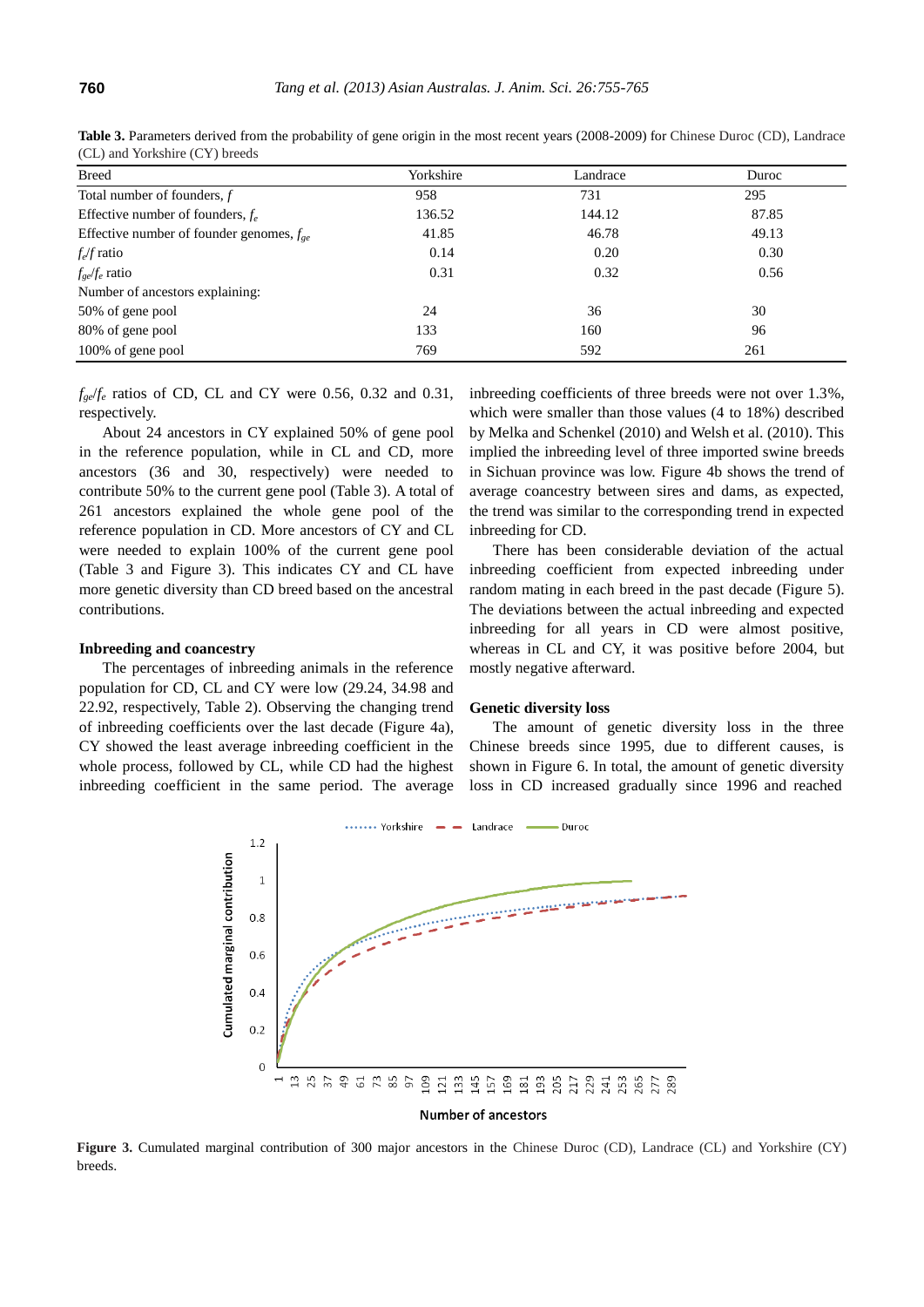

**Figure 4.** The trend of average inbreeding (a) and coancestry (b) over past decade in the Chinese Duroc (CD), Landrace (CL) and Yorkshire (CY) breeds.

the highest (15% loss of genetic diversity) in the 2007, whereas in CL and CY, it was the highest (11 and 12%, respectively) in 1995 to 1996, and decreased gradually after that time. From this loss, average of about 63% (69.09, 57.95 and 60.57 for CD, CL and CY, respectively) over past decade could be attributed to unequal founder contributions. An average of about 37% (30.91, 42.05 and 39.43 for CD, CL and CY, respectively) of the genetic diversity loss was



**Figure 5.** Actual inbreeding (solid line), the level of inbreeding expected under random mating (dotted line) and the deviation between the actual and expected (broken line) in the Chinese Duroc (CD), Landrace (CL) and Yorkshire (CY) breeds.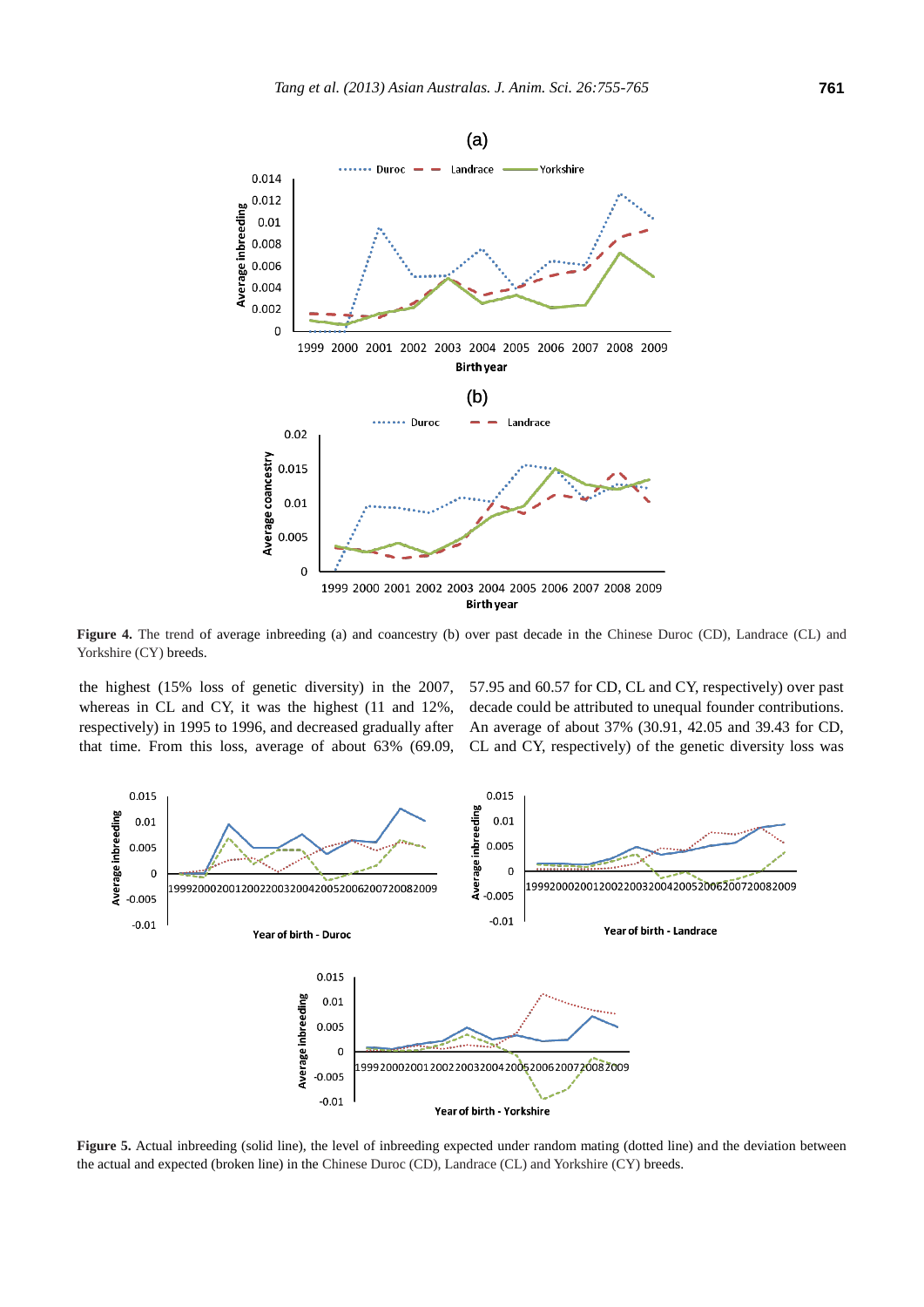

**Figure 6.** Genetic diversity loss (left axis) due to unequal founder contribution and random genetic drift (1-GD), due only to unequal founder contribution (1-GD\*), due only to random genetic diversity (GD\*-GD), and effective population size (Ne, right axis) in Chinese Duroc (CD), Landrace (CL) and Yorkshire (CY) breeds.

due to random genetic drift accumulated over nonfounder generations, caused mainly by the small effective population size. Figure 6 also shows the change in trend of effective population size (Ne) in three Chinese imported swine breeds. In total, the Ne of three Chinese swine breeds increased gradually since 1995, especially after 2000, the Ne of three swine breeds improved rapidly, and reached the highest in the period of 2001 to 2004. In the most recent two years (2008 to 2009), the Ne of CY increased rapidly, and exceeded 200 in the latest generation.

# **DISCUSSION**

#### **Pedigree completeness**

The overall depths of pedigree in three Chinese swine breeds were small. In Chinese Landrace (CL) and Yorkshire

(CY), the PCI with 3 generation back was about 60%, only the PCI with 1 generation back exceeded 90%. The PCI of Chinese Duroc (CD) was even lower than CL and CY considering all generations back cases (Figure 2). Melka and Schenkel (2010) reported an average 4-generaton PCI of 90.4 and 89.6% for Canadian Duroc and Landrace born from 1978 to 2008, respectively. While in the current study, for the similar period, the PCI with 3 generations back was lower (45 and 65% for CD and CL, respectively) than Canadian swine breeds. The mean complete generations of CD and CL reached 1.59 and 1.85 in the whole pedigree, respectively. These values were lower than these reported in Canadian Duroc and Landrace (13 and 17.5, respectively) described by Melka and Schenkel (2010). Of course, the pedigree data in this study only involved records from 1993 to 2009, while the latter had records of about three decades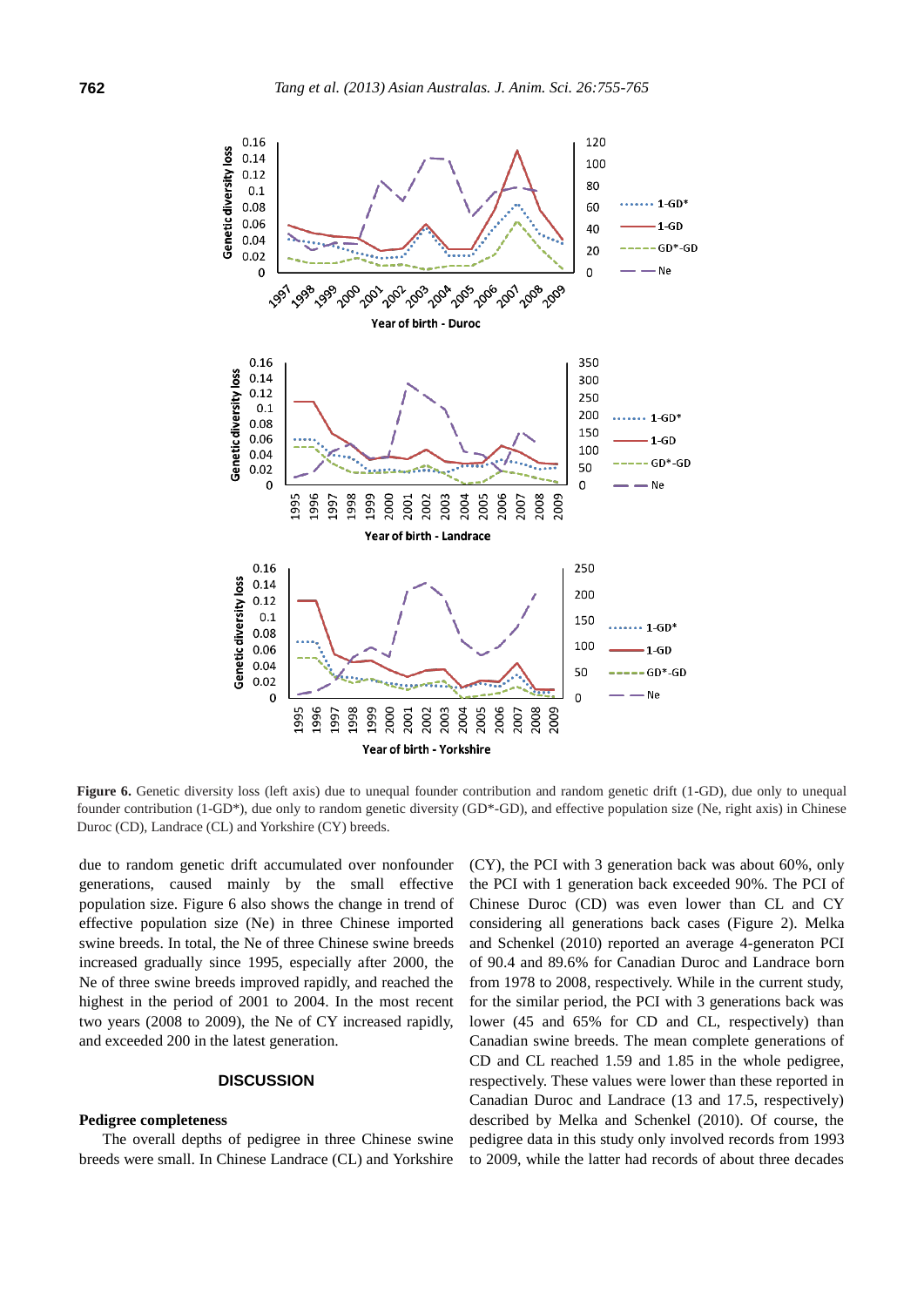before 2008. In addition, the Chinese swine production mode is introduction - degradation - re-introduction. In this case, the proportion of introduction was very large, moreover the period of re-introduction was short, which caused the genes of ancestors to be transferred for only a few generations.

# **Effective population size, inbreeding and generation interval**

The effective population size is the most important criterion to indicate the endangered status of breeds (Ruane, 2000). Melka and Schenkel (2010) reported an effective population size of 50 is necessary to withstand effects of inbreeding in a pig population, while a size of 500 is required to sustain the genetic diversity and evolutionary potential of the population for several generations. In this study, the effective population size for CD, CL and CY in the reference population (the present population) were 76, 117 and 202, respectively. These values are enough to resist the effect of inbreeding, but not to supply abundant diversity for genetic improvement in these populations. In addition, compared to the Ne of Duroc, Landrace and Yorkshire in other countries, the Ne of CD, CL and CY are in a reasonable range. For example, Melka and Schenkel (2010) reported the Ne of Canadian Duroc and Landrace was 72 and 125, respectively. Uimari and Tapio (2010) showed the Ne of Finnish Landrace and Yorkshire was 80 and 55, respectively. Welsh et al. (2010) also reported the Ne of American Duroc, Landrace and Yorkshire was 113, 74 and 113, respectively.

Maintaining within-breed genetic diversity for the longterm depends very much on the effort to increase effective population size, and balancing the contribution of ancestors to avoiding mating of much-related animals and reducing genetic drift (Simianer, 2005). In this study, a reference population was defined as piglets born from year 2008 to 2009 because the average generation interval for each breed was close to 2 yr (Table 2). The average generation interval in the reference population for CD and CL were 1.79 and 1.87, respectively (Table 2). These values were larger than Canadian Duroc and Landrace (1.60 and 1.73, respectively) in the same period as described by Melka and Schenkel (2010). This phenomenon is because the local farmers in Sichuan province prolong the lifespan (the longest lifetime of boars and sows exceeded 6 yrs) of boars and sows in production process. A lengthening lifespan of parents will increase the inbreeding level of a population because more full sibs or half sibs will be generated in the lengthened breeding period of parents. However, interestingly, the corresponding inbreeding level was still kept to a very low level (Figure 4a) in these populations, which was mainly due to new unrelated individuals being introduced often from other countries or regions. In the past, the production mode of Chinese imported pigs was introductiondegradation-re-introduction, which resulted in the swine nucleus population in Sichuan province being updated at intervals with foreign pig breeds. Therefore, a more efficient way to increase genetic diversity in Chinese swine populations may be directed towards increasing the effective population size of each breed by introducing genetically unrelated individuals between local farms or from other countries.

# **Probabilities of gene origin**

The parameters from the probabilities of gene origin are useful tools in measuring genetic diversity within breeds even after only a small number of generations (Boichard et al., 1997). The *f<sup>e</sup>* was one of those parameters that was used to assess whether or not there was a balanced contribution of founders (Lacy, 1989). If all founders were to contribute equally, the effective number of founders is equal to the total number of founders, however, the effective number is usually lower than total number of founders because of unequal contributions of founders due to selection. The comparison between  $f_e$  and  $f$  demonstrates a loss in genetic diversity due to unequal contributions of founders, which could happen as a consequence of the excessive use of some animals as parents of subsequent generations (Melka and Schenkel, 2010). Moreover, the unequal contributions of founders will directly cause an increase of average inbreeding and coancestry in the reference population. The smaller the  $f_e/f$  ratio, the greater the amount of loss of genetic diversity caused by the unequal contribution of founders. The *fge* is another very important parameter for measuring genetic diversity (Lacy, 1995). The *fge* indicates the loss of genetic diversity due to both unequal founder contribution and random genetic drift. The *fge*/*f<sup>e</sup>* ratio measures the impact of genetic drift excluding the effect of founder contribution on genetic diversity, so that lower ratios are associated with a higher impact of genetic drift. Melka and Schenkel (2010) reported the  $f_{ge}/f_e$  ratio of Canadian Duroc, Lacombe, Hampshire and Landrace were 0.07, 0.07, 0.36 and 0.33, respectively. They concluded that the effect of random genetic drift was substantial in Canadian Duroc and Lacombe populations. In this study, CY and CL showed a high  $f_{ge}/f_e$  ratio (0.31 and 0.32, respectively), which was close to the ratios of Canadian Hampshire and Landrace. This implies random genetic drift has smaller effect on genetic diversity loss than unequal founder contribution. Whereas in CD, both  $f_e/f$  and  $f_{ge}/f_e$ ratios were high (0.3 and 0.56, respectively), which showed the percentage of diversity loss caused by unequal founder contribution was larger in CD than in CY and CL.

## **Degree of nonrandom mating**

For CY and CL, the actual average inbreeding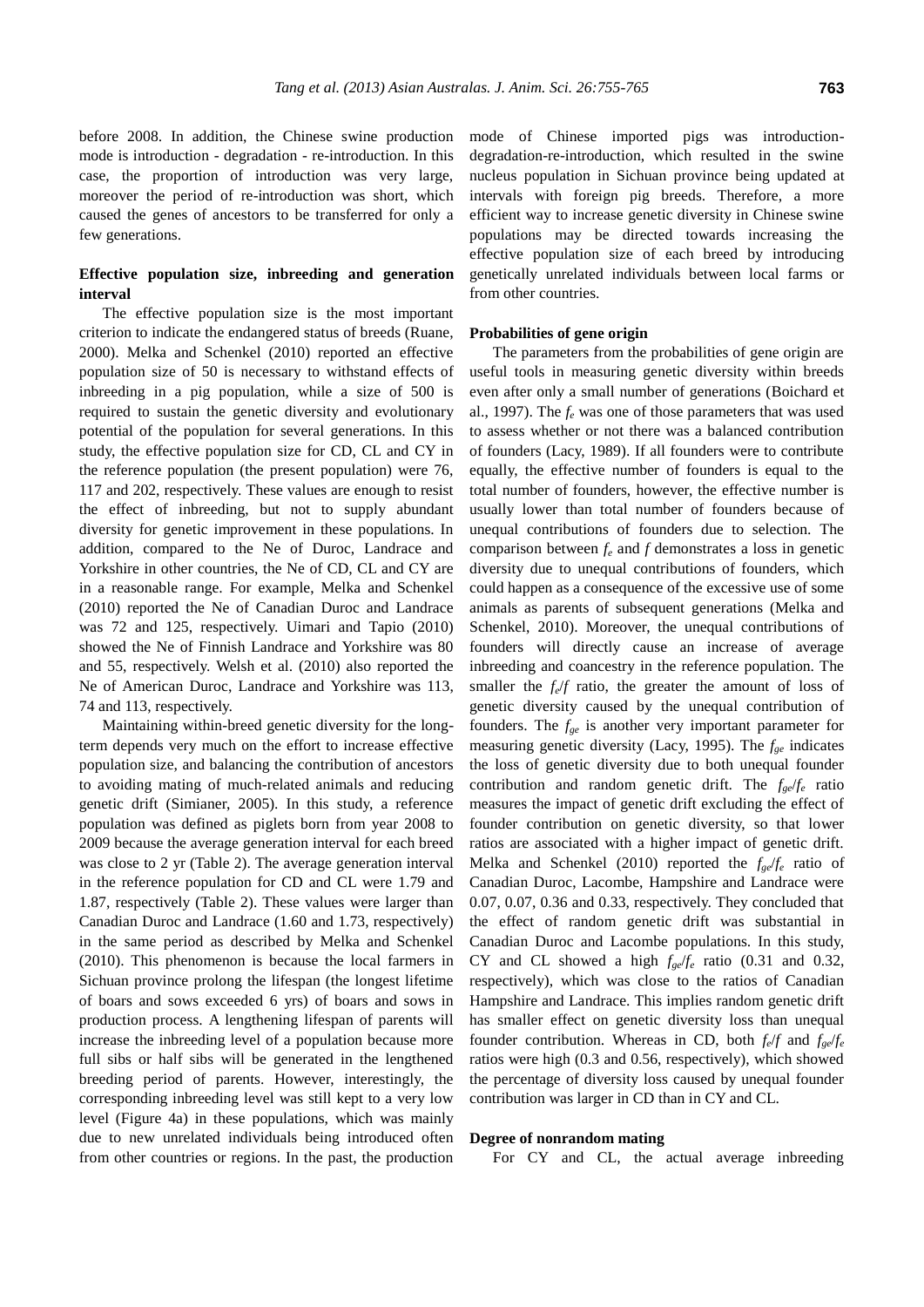coefficient tended to be smaller than expected inbreeding coefficient based on random mating since 2004 (Figure 5). In contrast, for CD, the actual inbreeding coefficient was almost higher than corresponding expected inbreeding coefficient since 2000. This implies that, in CY and CL, the mating strategies of local commercial farms in Sichuan province have improved since 2004, and the mating between animals with a high relationship has been avoided through the use of special breeding software (such as Netpig, registration mark in China: 2004SR05466). This action has efficiently controlled the increase of inbreeding. In CD, like CY and CL, the same mating strategy has been in place since 2004, and the corresponding inbreeding was also observed to decrease (Figure 5). However, the individuals in CD with higher than average coancestry were mated more often than the expected under the random mating, which indicates the mating strategy to minimize inbreeding (implemented in Netpig) has not been effective in this breed due to its smaller population size  $\langle$  <500 per year). Some studies indicate that the average coancestry is a good measure of genetic diversity because it accounts for both founder effects and the effects of genetic drift (Lacy, 1995; Meuwissen, 1997; Caballero and Toro, 2000). Considering the relationship between average coancestry and genetic diversity, Lacy (1995) demonstrated that selection with the objective of minimizing coancestry in the next generation would maximize genetic diversity. Therefore, application of minimum coancestry mating will be a good choice in Chinese swine breeds, especially in CD.

### **Loss of genetic diversity**

Overall, genetic diversity has been lost over the past decade in all Chinese swine breeds in this study, and this trend was obvious in CD. However, interestingly, for CY and CL, the highest amount of genetic diversity loss happened in 1995 to 1997, and then the amount of loss of genetic diversity decreased gradually after that period. At the latest (2009), the amount of genetic diversity loss for CL and CY decreased to 1.04 and 2.76%, respectively. Tracing the history of swine populations in Sichuan province, a closed breeding scheme with small population (<100 per year) and high selection intensity was implemented in 1993 to 1997, which caused serious unequal contributions of founders and random genetic draft (nearly each half, Figure 6), and a considerable amount (up to 12%) of genetic diversity was lost. After that, the amount of loss of genetic diversity decreased rapidly because the population size of commercial farms increased rapidly and more unrelated individuals from other countries (such as Denmark, Canada and American) were introduced termly.

The main cause (about 63%) of loss of genetic diversity in three Chinese swine breeds was shown to be unequal genetic contribution of founders. Random genetic drift and other factor (such as bottleneck) jointly contributed about 37% of the total loss of genetic diversity. However, Melka and Schenkel (2010) reported genetic drift was main factor (>60%) to cause the loss of genetic diversity in Canadian Duroc , Hampshire, Lacombe and Landrace swine breeds and unequal contribution of founders only contributed small fraction (<40%) of the loss of genetic diversity. Several other authors (e.g., Fernández et al., 2005; Melka et al., 2008) had also reported similar results. The excessive use of excellent boars and sows introduced from other countries in Sichuan province was the dominant cause of this difference, which caused very serious unequal contributions between founders. In addition, selection of breeding individuals and non-random mating between individuals selected are also important factors to cause the genetic diversity loss.

# **CONCLUSIONS**

The Chinese Duroc was found to have lost a considerable amount of genetic diversity over the past decade. In contrast, Chinese Landrace and Yorkshire were found to have kept a high genetic diversity in recent years. Unequal contributions of founders played a major role in the loss of genetic diversity in all breeds, particularly in Chinese Duroc. Random genetic drift also showed substantial impact on the loss of genetic diversity, which is more obvious in Chinese Landrace than in Chinese Duroc and Yorkshire. Therefore, the results show that more favorable breeding strategies (such as increasing the effective population size and optimum contribution selection) should be implemented in Chinese swine breeds, especially in Chinese Duroc population.

# **ACKNOWLEDGEMENTS**

The financial supports from National Natural Science Foundation of China # 30771534, Key Project of Education Department in Sichuan Province #12ZA117, Earmarked Fund for China Agriculture Research System # CARS-36- 05B and Science Fund for Young Scholars in Sichuan Agricultural University # 00232600 are greatly appreciated.

# **REFERENCES**

- Alves, E., C. Ovilo, M. C. Rodriguez and L. Silio. 2003. Mitochondrial DNA sequence variation and phylogenetic relationships among Iberian pigs and other domestic and wild pig populations. Anim. Genet. 34:319-324.
- Berg, P. 2003. EVA version 1.4. Evolutionary algorithm for mate selection. User's guide. Danish Institute of Agricultural Sciences, Foulum, Denmark.
- Boichard, D., L. Maignel and E. Verrier. 1997. The value of using probabilities of gene origin to measure genetic variability in a population. Genet. Sel. Evol. 29:5-23.